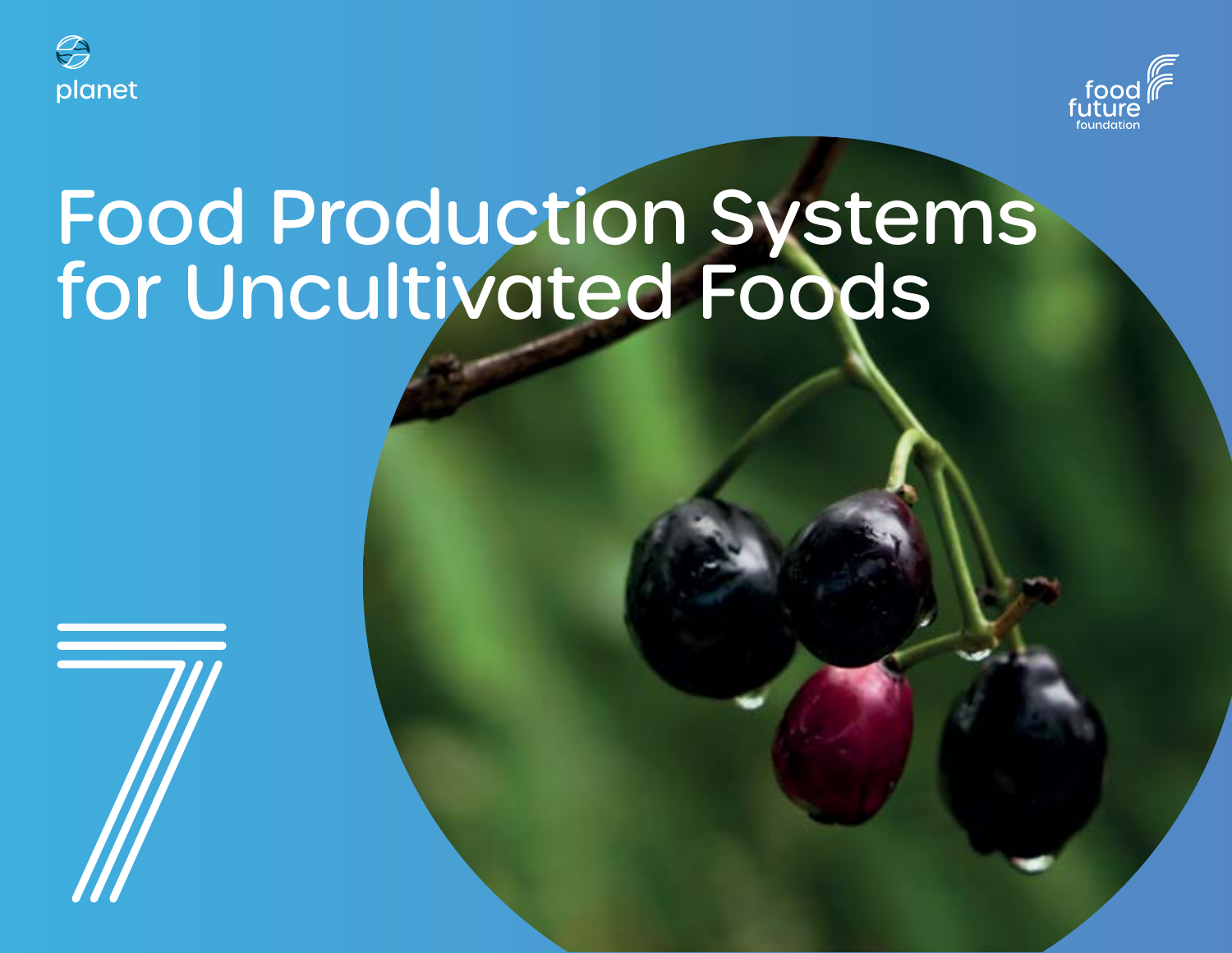### tionable Area

bgnise the important role of wild and uncultivated foods in ate-resilient production systems and protect biodiversity and provide  $\nu$  and programme support for their recognition, conservation, and hotion.

ests and commons have been food reservoirs, and many nmunities rely on these sources to fulfill their food needs. There are ous benefits of uncultivated foods. They are organic, naturally enerative, based on local ecosystems, resilient to local climatic ditions, and represent an extensive low input food system. mmunities living near forests and where common lands like manent pastures and meadows have been preserved have reported biodiversity in the availability of such foods that significantly tribute to their food and nutritional security. Still, the uncultivated d systems, termed as "treasure troves" of nutrition, have not yet hed the required recognition in policies and programmes related to iculture or forests.

tudy on wild edible plants identified 1403 wild edible species from I families consumed across India. Various other studies have gested that uncultivated foods account for a significant calorie ke of households living in forest fringe areas. Food available from ests, common lands, and water bodies include edible flowers, les, fruits, seeds, mushrooms, roots and tubers, bamboo shoots, ble insects, birds, honey, fishes, crab, and other aquatic plants and atic species. Micro studies have indicated that these foods forming food and nutrition bank for communities gain significance during d insecurities and intermittent cropping periods.





Note: "Other'' includes milk, eggs and miscellaneous wild foods. Source: Authors' calculation based on BioFoodComp 4.0, FAO/INFOODS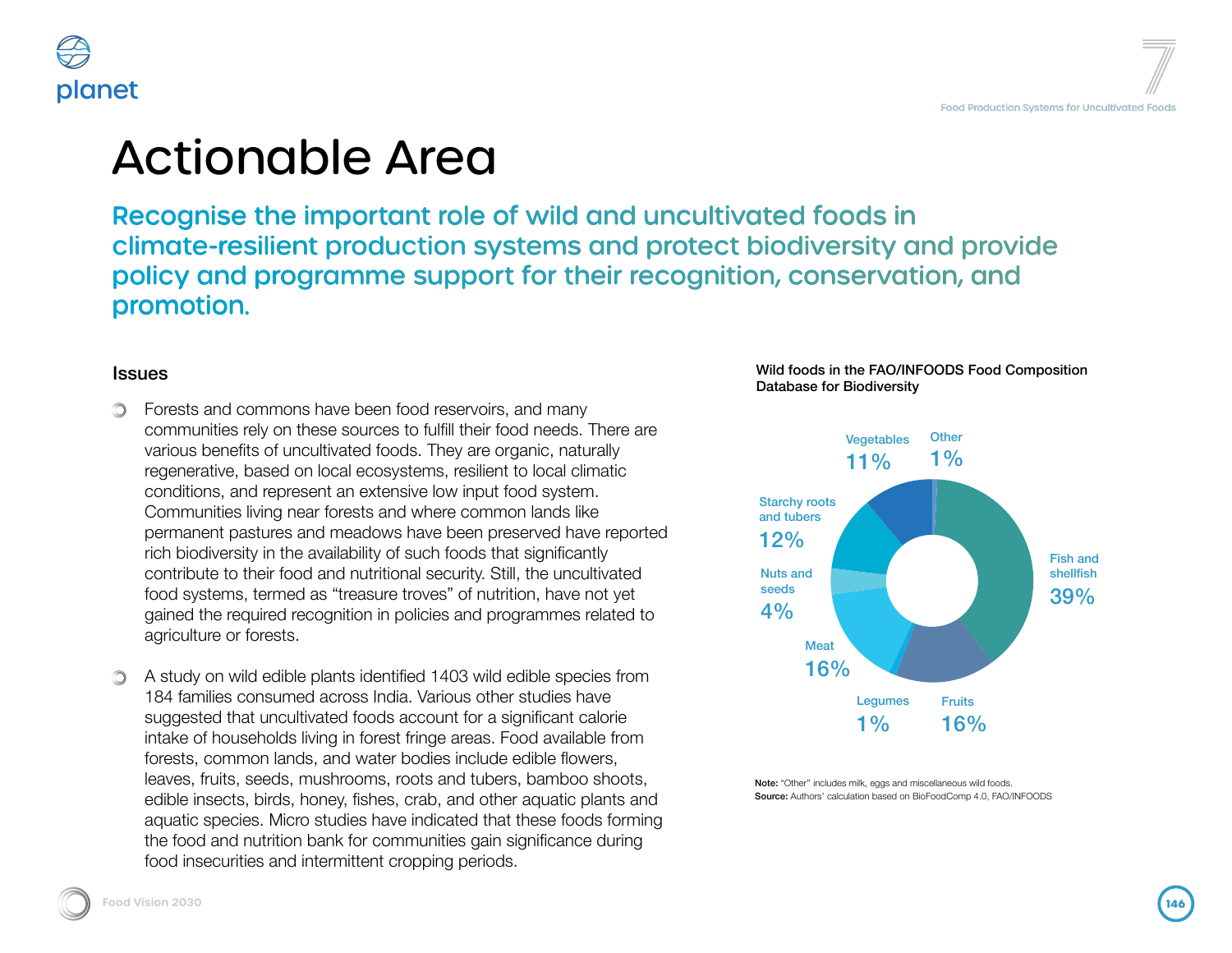

- Including edible wild food species as part of the human diet is directly correlated to plant availability, which is governed by local environmental parameters, namely soil type, temperature, altitude, rainfall, etc. The communities living near such food banks are well versed in the identification and consumption of these foods. They have a strong knowledge base and their wisdom for harvesting such foods. Being available as part of common resource pools, the communities have developed. They have shown resilience in demarcating areas for each other's that each one of them can maintain their respective food diversity from this pool.
- The economic system interlinked to uncultivated foods is  $\circledcirc$ based on barter/cash exchange of foods and the sale of surplus food that has been gathered/harvested. The underlying principle of this exchange is not profit maximization but optimization of dietary diversity – where each group can access and consume diverse food through these transactional exchanges.
- The uncultivated food system is representative of an agro-ecological production cycle as it is
	- a. based on the use of local resources (natural endowments);
	- b. follows natural regenerative cycles;

c. any organic waste is used and consumed within the habitat (as food for animals or for enriching organic matter);

d. traditional knowledge ensures responsible harvesting/gathering so that the carrying capacity of the plant species is maintained;

e. and the economic and ecological balance is maintained through reciprocal exchanges.

- Wild and uncultivated foods face increasing challenges from uncontrolled spread of industrial farming that not only encroaches common lands but also, using agro-chemicals, adversely impacts the ecological habitat of such foods. Further with the predominant paradigm of conservation through protection that governs forest policies have reduced access of communities to wild and uncultivated foods. Uncultivated foods do not appear in major development discourses, nor does it find place in agriculture or food policies of national or state governments.
- $\circledcirc$ Climate variability of changing micro climatic weather patterns manifested in warming, extreme weather events of temperature and precipitation, increased incidences of frost and/or hailstorms, local storms and flooding has impacted the regenerative capacities of wild foods. Anthropogenic interferences have further slowed down the process of natural selection among these plant species. However, based on indigenous varieties and well adapted to local climatic conditions wild foods have an in-built resilience to bounce back and continue to provide bio-food diversity to human population.

## Vision 2030

Recognise and promote the wild and uncultivated food systems through policies and programmes related to agriculture and forest.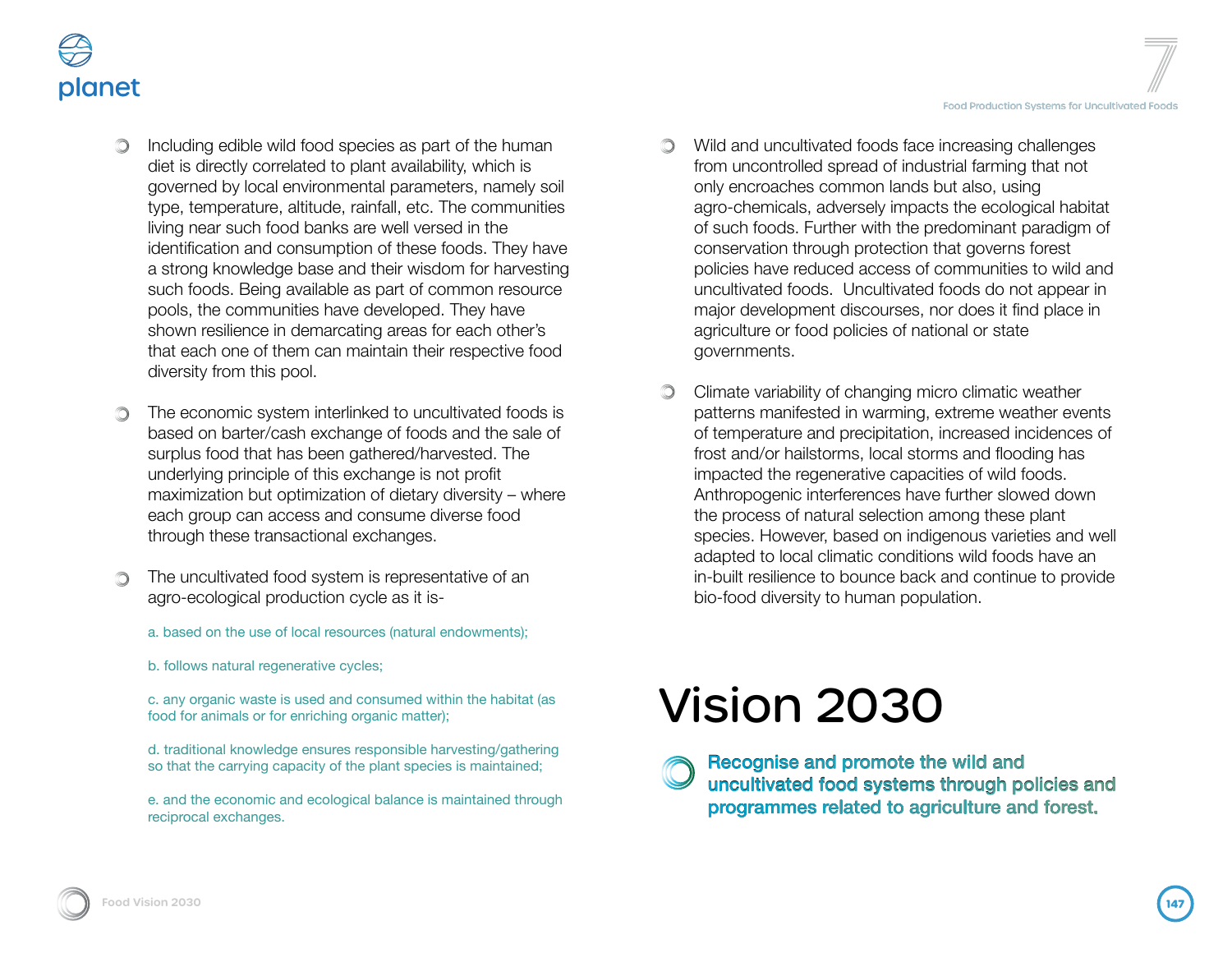





Increase awareness among consumers to switch food preferences for wild foods, enhance cooking skills, and popularise the recipes without compromising their nutritive value.

Develop a food grading and certification system that recognizes and certifies wild foods, e.g., wild honey, which will help food gatherers and harvesters a market advantage for their produce.

Use biodiversity registers as the benchmark for maintaining the stock and diversity of wild foods.

Promote sustainable and responsible harvesting practices to ensure that harvesting is within the ecological limits of the carrying capacity of the local ecosystem.

Promote niche crop diversity and link it to an efficient value chain under the cluster development approach.

**3**Pathways Link strategies to the working plan of forests and dovetailed with CSR investments in localising minor forest produce on local lands. A specialised approach to assessing and managing the man-animal conflict will be required as fruit trees often form food for animals as well.

Adopt a landscape-level approach with convergence for landscape transformation to strengthen and enrich the wild food systems.